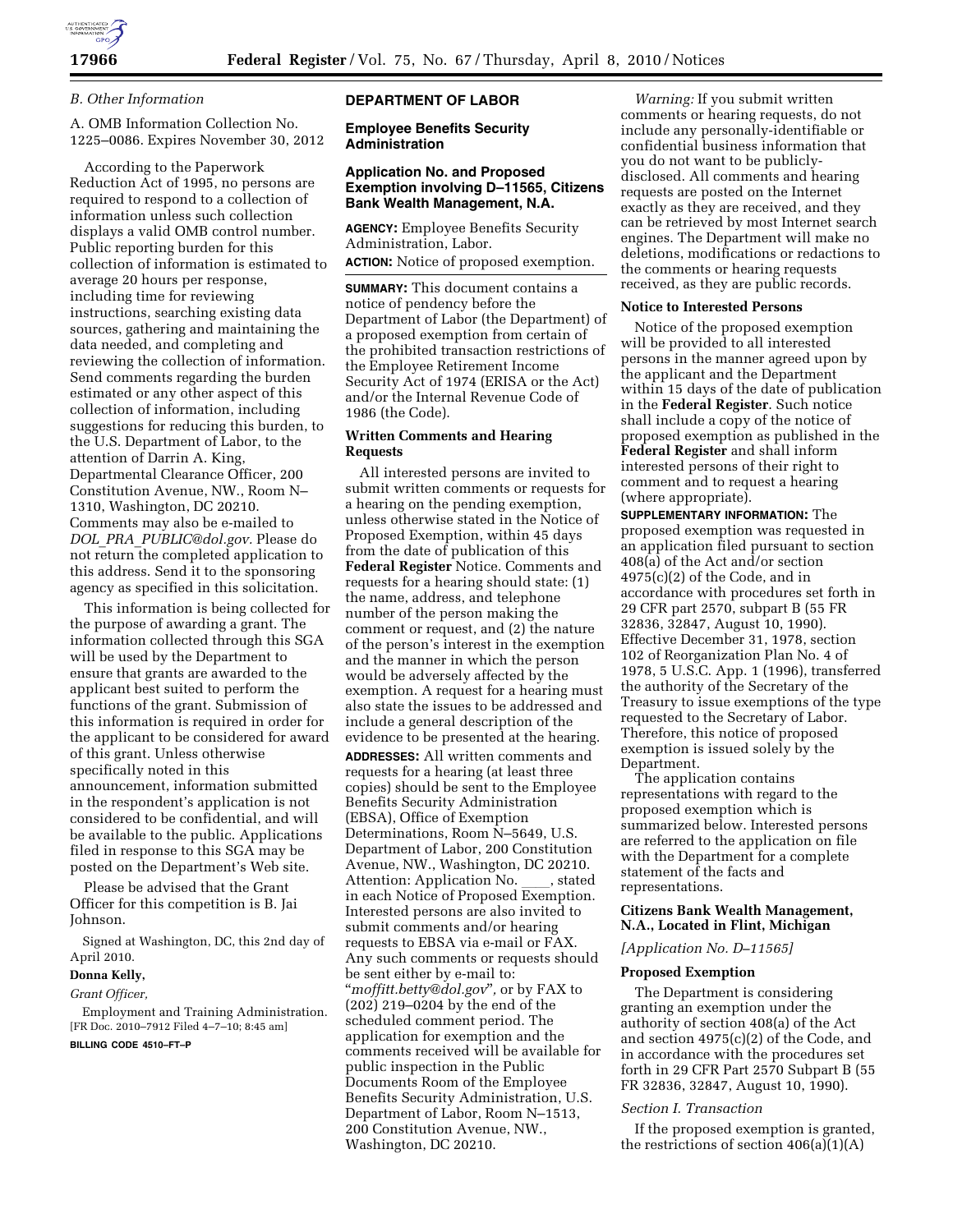and  $(D)$  and section  $406(b)(1)$  and  $(b)(2)$ of the Act, and the sanctions resulting from the application of section 4975 of the Code, by reason of section 4975(c)(1)(A), (D), and (E) of the Code, shall not apply, effective December 16, 2008, to the past sale of certain Auction Rate Securities (ARS) by the Four-Way Tool & Die, Inc. Profit Sharing Plan and Trust (the Plan) to Citizens Republic Bancorp (Citizens Republic), a party in interest with respect to the Plan, provided that the following conditions were satisfied: 1

(A) The subject ARS were acquired for the Plan by Citizens Bank Wealth Management, N.A. (the Trustee), acting in its capacity as trustee of the Plan, from an independent broker;

(B) The last auction for each of the ARS was unsuccessful;

(C) The sale of the ARS was directly between the Plan and Citizens Republic for solely cash consideration against prompt delivery of the ARS;

(D) The sale price for each of the ARS was equal to the par value, plus any accrued but unpaid interest;

(E) The Plan did not waive any rights or claims in connection with the sale;

(F) The decision to sell the ARS to the Trustee was made by a Plan fiduciary independent of the Trustee;

(G) The Plan did not pay any commissions or transaction costs in connection with the sale;

(H) The sale was not part of an arrangement, agreement, or understanding designed to benefit a party in interest to the Plan;

(I) Upon termination of the Plan, the Plan participants received 100 percent of their account balances, and as a result of the pre-termination sale of the ARS to Citizens Republic at face value, plus any accrued but unpaid interest, no participant was adversely affected by the absence of an auction market for the ARS or the resulting decline in their market value;

(J) The Trustee and its affiliate, as applicable, maintain, or cause to be maintained, for a period of at least six (6) years from the date of the sale, such records as are necessary to enable the persons described in paragraph (K), below, to determine whether the conditions of this exemption, if granted, have been met, except that—

(i) No party in interest with respect to the Plan that engaged in the sale, other than the Trustee and its affiliate, as applicable, shall be subject to a civil penalty under section 502(i) of the Act

or the taxes imposed by section 4975(a) and (b) of the Code, if such records are not maintained, or are not available for examination, as required, below, by paragraph (K); and

(ii) A separate prohibited transaction shall not be considered to have occurred solely because, due to circumstances beyond the control of the Trustee or its affiliate, as applicable, such records are lost or destroyed prior to the end of the six-year period; and

 $(K)(i)$  Except as provided in subparagraph (ii), below, and notwithstanding any provisions of subsections (a)(2) and (b) of section 504 of the Act, the records referred to in paragraph (J), above, are unconditionally available at their customary location for examination during normal business hours by—

(a) Any duly authorized employee or representative of the Department, the Internal Revenue Service, or the U.S. Securities and Exchange Commission;

(b) Any fiduciary of the Plan, or any duly authorized employee or representative of such fiduciary; or

(c) The employer of participants of the Plan, and any employee organization whose members are covered by the Plan, or any authorized employee or representative of these entities;

(ii) None of the persons described above in (b) or (c) of subparagraph (K) shall be authorized to examine trade secrets of the Trustee, or commercial or financial information which is privileged or confidential; and

(iii) If the Trustee refuses to disclose information on the basis that such information is exempt from disclosure, the Trustee shall, by the close of the thirtieth (30th) day following the request, provide a written notice advising that person of the reasons for the refusal and that the Department may request such information.

## *Section II. Definitions*

For purposes of this exemption: (A) The term "affiliate" means any person, directly or indirectly, through one or more intermediaries, controlling, controlled by, or under common control with such other person (with respect to the Trustee, "affiliate" includes, but is not limited to, its parent corporation, Citizens Republic Bancorp;

(B) The term "control" means the power to exercise a controlling influence over the management or policies of a person other than an individual;

(C) The term ''Auction Rate Securities" or "ARS" means securities that are debt instruments (generally with a long-term nominal maturity) with an interest rate that is reset at specific

intervals through a Dutch Auction process;

(D) A person is ''independent'' of the Trustee if the person is (1) not the Trustee or an affiliate, and (2) not a ''relative'' (as defined in section 3(15) of the Act) of the party engaging in the transaction; and

(E) The term "Plan" means the Four-Way Tool & Die, Inc. Profit Sharing Plan and Trust, which is an employee benefit plan as defined in section 3(3) of the Act, and its related trust, which is an entity holding plan assets within the meaning of 29 CFR 2510.3–101, as modified by section 3(42) of the Act.

#### **Summary of Facts and Representations**

1. Four-Way Tool & Die, Inc. (the Employer), located in Troy, Michigan, is engaged in the production of tooling, primarily for the automotive industry. The Four-Way Tool & Die, Inc. Profit Sharing Plan and Trust (the Plan), a defined contribution plan qualified under section 401(a) of the Code, was adopted by the Employer, effective October 1, 1969; was most recently amended and restated, effective October 1, 2007; and was terminated, effective January 31, 2009, and all assets were liquidated and distributed to the Plan participants. As of December 16, 2008, the Plan had 16 active participants (and no beneficiaries receiving benefits) and total assets of approximately \$4,166,240. The Plan maintained individual accounts for each participant, but participants were not permitted to direct the investment of his or her account.

2. The applicant Citizens Bank Wealth Management, N.A. (also referred to herein as the Trustee) was the trustee of the Plan, beginning in October 1, 2007, having full investment discretion under a trust agreement with the Employer to invest Plan assets within the guidelines set by a written investment policy. The Trustee is a national banking association headquartered in Flint, Michigan and a wholly owned subsidiary of Citizens Republic Bancorp (Citizens Republic), a bank holding company. Among other things, the Trustee acts as an institutional trustee for employee benefit plans and is a registered investment advisor subject to the Investment Advisers Act of 1940.

3. It is represented that, on various dates from November 2, 2007 to December 24, 2007, the Trustee acquired certain Auction Rate Securities (ARS) as an investment for the Plan through UBS Financial Services, an independent international broker.2 The

<sup>&</sup>lt;sup>1</sup> For purposes of this proposed exemption, references to section 406 of the Act should be read to refer also to the corresponding provisions of section 4975 of the Code.

<sup>2</sup>The Department expresses no opinion herein as to whether the acquisition and holding of the ARS Continued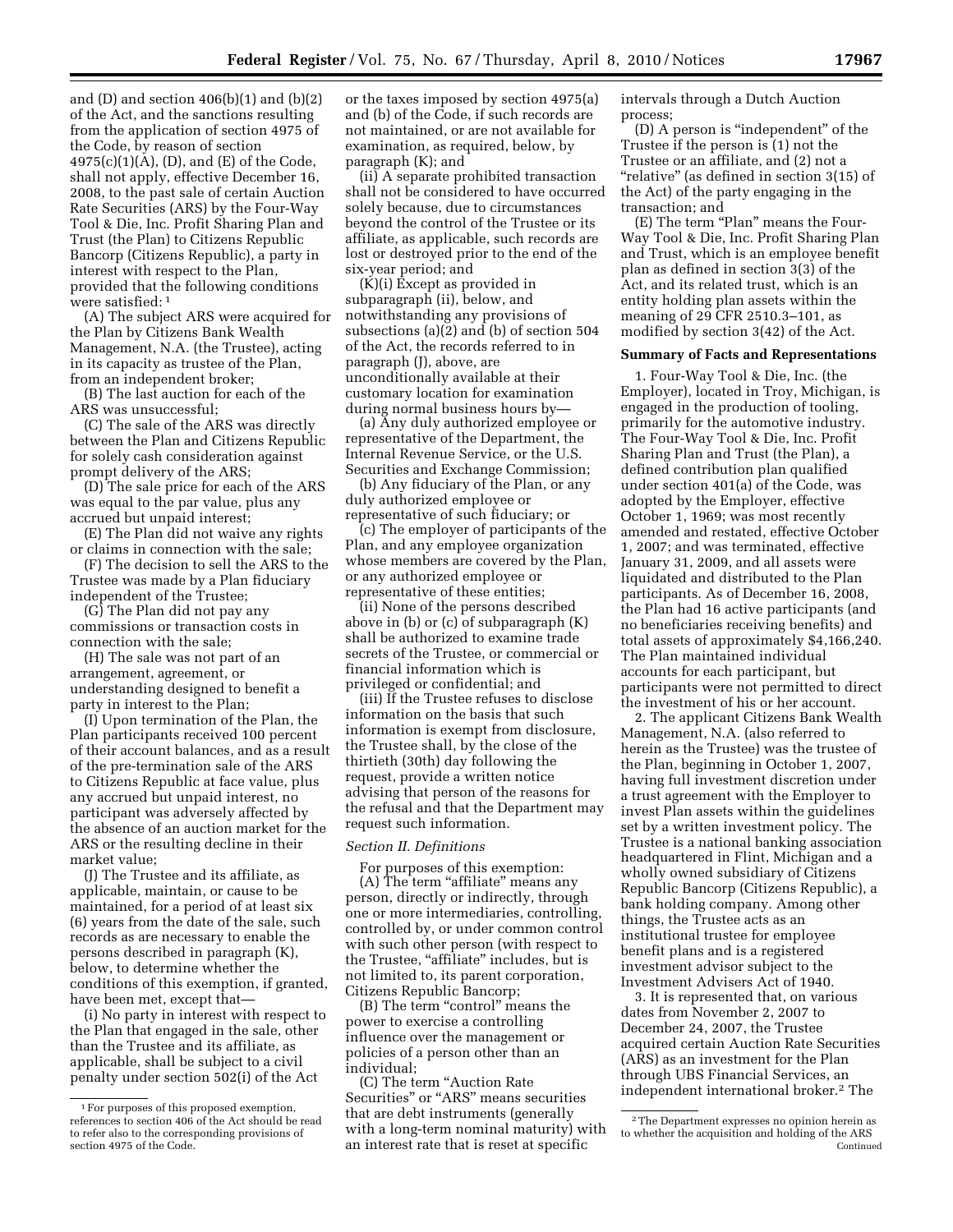value of the ARS was allocated among all participants' accounts (in the same manner as all other Plan investments) in accordance with the terms of the Plan.

The Trustee describes the ARS and the arrangement by which they are purchased and sold as follows. The ARS are securities (in each case herein issued as debt) with an interest rate that is not fixed but is reset at periodic intervals pursuant to a process called a ''Dutch Auction.'' Investors submit orders to buy, hold, or sell a specific ARS to a broker-dealer selected by the entity that issued the ARS. The broker-dealers, in turn, submit all of these orders to an auction agent. The auction agent's functions include collecting orders from all participating broker-dealers by the auction deadline, determining the amount of securities available for sale, and organizing the bids to determine the winning bid. If there are any buy orders placed into the auction at a specific rate, the auction agent accepts bids with the lowest rate above any applicable minimum rate and then successively higher rates up to the maximum applicable rate, until all sell orders and orders that are treated as sell orders are filled. Bids below any applicable minimum rate or above the applicable maximum rate are rejected. After determining the "clearing rate" for all of the securities at auction, the auction agent allocates the ARS available for

sale to the participating broker-dealers based on the orders that they submitted. If there are multiple bids at the clearing rate, the auction agent will allocate securities among the bidders at such rate on a pro rata basis. In the event of a failed auction, existing ARS holders receive the maximum rate set in the official statements under which the ARS were issued (*i.e.*, the "default rate") until such time as sufficient bids are received to set a new clearing rate at the next auction.

4. According to the applicant, the subject ARS acquired for the Plan were backed by student loans and were primarily selected based upon the credit rating of the issuer. Soon after the Plan's acquisition of the ARS, however, the unanticipated crisis in the national credit markets resulted in over ten months of failed auctions.3 Consequently, the Plan was unable to dispose of its ARS, thereby jeopardizing liquidity to make benefit payments, mandatory payments and withdrawals, and expense payments when due. The Employer's business was also impacted by the general economic downturn and the dramatic decline in automobile sales. In late 2008, the Trustee was notified of a proposed sale of the Employer and of its intention to terminate the Plan by year's end and distribute all assets to participants as soon as administratively possible. With

the Employer likely to be sold and uncertainty about a new owner, Plan participants were anxious to receive their vested account balances.4

To relieve the situation, it is represented that the Trustee offered to have its parent corporation, Citizens Republic Bancorp, purchase the ARS directly from the Plan at their par value, plus accrued but unpaid interest. Larry Erickson, the owner and president of the Employer and a fiduciary of the Plan, orally consented after reviewing all the material terms of the sale,<sup>5</sup> including the identity and par value of each of the ARS, the interest amounts that were due with respect to each of the ARS, and the most recent rate information for each of the ARS (to the extent that reliable information was available).6 The percentage of Plan assets involved in the sale on December 16, 2008 was approximately 61.56%.7

The following chart provides information on each of the subject ARS sold to Citizens Republic. The last column of the chart shows the ''default rate'' of interest for each of the ARS paid by Citizens Republic for accrued but unpaid interest from the date of the last interest payment until the date of sale. It is represented that none of the ARS was in default in payment of interest as of the sale date on December 16, 2008.8

| Issuer name                                               | Face value | <b>CUSIP</b> | Nature of issuer            | Rating          | Secondary<br>insurance       | Rate at sale<br>date $(\%)$ |
|-----------------------------------------------------------|------------|--------------|-----------------------------|-----------------|------------------------------|-----------------------------|
| Iowa Student Loan Liquidity Corp                          | \$300,000  | 462590GK0    | Private Entity              | Aa3/AA          | <b>AMBAC Assur-</b><br>ance. | 3.135                       |
| Access to Loans for Learning<br>Student Loan Corporation. | 300.000    | 00432MAR0    | Private Entity              | Aaa/AAA         | None                         | 3.135                       |
| Pennsylvania Higher Education<br>Assistance Agency.       | 300.000    | 709163GR4    | Private Entity              | Aaa/AAA         | <b>AMBAC Assur-</b><br>ance. | 3.198                       |
| Connecticut Student Loan Foun-<br>dation.                 | 200.000    | 207784AG4    | Private Entity              | Aaa/AAA         | None                         | 3.398                       |
| State Board of Regents of the<br>State of Utah.           | 200.000    | 917546EM1    | Private Entity              | Aaa/AAA         | None                         | 2.431                       |
| Illinois Student Loan Assistance<br>Commission.           | 350.000    |              | 452281HT8    Private Entity | Aaa/AAA    None |                              | 3.325                       |

by the Plan met the requirements of Part 4 in Title

<sup>4</sup> According to the applicant, the anticipated sale of the Employer ultimately was not consummated at the last minute, due to the rapid decline in capital available to the prospective buyer in late

<sup>5</sup> According to the applicant, Mr. Erickson is a member of the Citizens Bank Southeast Michigan Advisory Board, an entity that has no management responsibility or authority and cannot bind Citizens Republic nor any of its affiliates; thus, the board had no role in the subject sale of ARS by the Plan to Citizens Republic. The board's primary function is in the area of public relations—ensuring community involvement in determining important goals and strategies for the bank to benefit the community, identifying area charitable

organizations in need of support, and suggesting ways in which the bank can effectively support the local economy. The board is comprised of various community leaders and bank customers, such as Mr. Erickson. Each member of the board receives a stipend of \$550 per meeting attended; there are six or fewer meetings per year.

<sup>6</sup>The Department notes that the general standards of fiduciary conduct set forth in the Act also apply to the subject transaction described herein. In this regard, section 404 duties respecting a plan solely in the interest of the plan's participants and beneficiaries and in a prudent manner. Accordingly, the Plan fiduciary must act prudently with respect to, among other things: (1) the decision to sell an ARS, following disclosure by the Trustee of all of the relevant information; and (2) the negotiation of the terms of such sale, including the pricing. The Department further emphasizes that the prudence rule described in section 404 requires

that fiduciaries conduct an objective and thorough decision making process that considers all of the relevant information prior to entering into financial transactions involving employee benefit plan assets to ensure that all risks associated with such transactions are understood.

7The Department expresses no opinion herein as to whether the percentage of Plan assets invested in the subject ARS met the diversification requirement of Part 4 in Title I of the Act.

8With respect to the ARS issued by the New Hampshire Higher Education Loan Corp, the applicant represents that the 0.000% coupon rate indicated in the chart was the result of earlier interest coupon overpayments by the issuer that had been made in error. In total, the Plan had already received a greater amount of interest than the issuer was responsible to pay under the terms of the security's official statement.

 ${}^{3}$  The applicant represents that all auctions for the ARS subsequent to the subject sale also failed.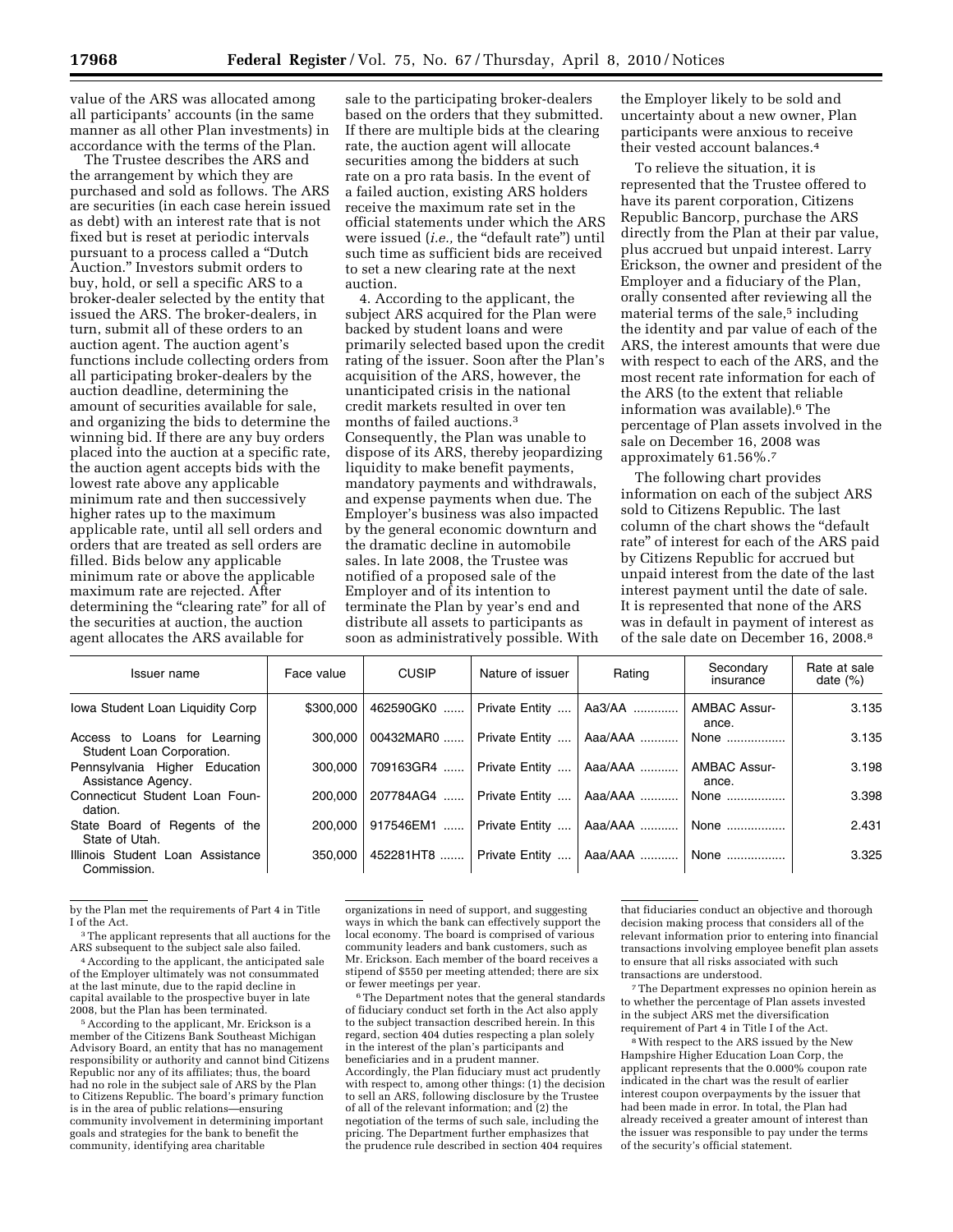| Issuer name                                            | Face value | <b>CUSIP</b>     | Nature of issuer | Rating          | Secondary<br>insurance | Rate at sale<br>date $(\%)$ |
|--------------------------------------------------------|------------|------------------|------------------|-----------------|------------------------|-----------------------------|
| Pennsylvania Higher<br>Education<br>Assistance Agency. | 300.000    | 709163DA4        | Private Entity   | Aaa/AAA         | None                   | 3.547                       |
| New Hampshire Higher Education<br>Loan Corp.           | 300.000    | 644616AV6        | Private Entity   | Aaa/AAA    None |                        | 0.000                       |
| Illinois Student Loan Assistance<br>Commission.        | 300.000    | 452281HS0        | Private Entity   | Aaa/AAA         | None                   | 2.695                       |
| Iowa Student Assistance Com-<br>mission.               | 300.000    | 462590GF1<br>. 1 | Private Entity   | Aaa/AAA    None |                        | 2.695                       |
| Total                                                  | 2.850.000  |                  |                  |                 |                        |                             |

5. The Trustee represents that the Plan was their only employee benefit plan client holding ARS. However, numerous other individual and corporate customers of the trust department held ARS in their accounts. When the business decision was made for Citizens Republic to purchase the illiquid ARS from the Trustee's customer accounts, it was determined that all purchases should be made on the same basis and at the same time, so as not to differentiate among different investors. It is represented that, because the Trustee's intention was to complete the purchases prior to the close of 2008, seeking a prospective exemption for the one employee benefit plan customer would have either delayed the repurchases for all customers or potentially disadvantaged the Plan by not simultaneously participating in the repurchase program. The Plan did not waive any rights or claims in connection with the sale of ARS to Citizens Republic.

The applicant represents that the sale of the ARS by the Plan to Citizens Republic was in the best interests of Plan because the sale permitted the Plan to pay benefits and expenses of administration and to proceed with termination, effective January 31, 2009, and the prompt distribution of cash to all participants. Further, according to the applicant, the extreme illiquidity in the credit markets at the time, and over ten months of failed auctions, made it very apparent that all the ARS held by the Plan had a fair market value below par and could not be worth more than that amount in the near term, given the historically low interest rate environment.9 The sale was for solely cash consideration against prompt delivery of the ARS, and the Plan did not pay any commissions or transaction

costs in connection with the sale. It is represented that, upon termination of the Plan, the Plan participants received 100 percent of their account balances, and as a result of the pre-termination sale of the ARS to Citizens Republic at face value, plus any accrued but unpaid interest, no participant was adversely affected by the absence of an auction market for the ARS or the resulting decline in their market value.

The Trustee is bearing the costs of the exemption application. The Employer is bearing the costs of notifying interested persons.

6. In summary, the subject transaction satisfied the statutory criteria for an exemption under section 408(a) of the Act for the following reasons: (a) The sale of the ARS was directly between the Plan and Citizens Republic for solely cash consideration against prompt delivery of the ARS; (b) the sale price for each of the ARS was equal to the par value, plus any accrued but unpaid interest; (c) the Plan did not waive any rights or claims in connection with the sale; (d) the decision to sell the ARS to the Trustee was made by the Employer, who is independent of the Trustee, after receiving disclosure of all the material terms of the sale; (e) the Plan did not pay any commissions or transaction costs in connection with the sale; and (f) upon termination of the Plan, the Plan participants received 100 percent of their account balances, and as a result of the pre-termination sale of the ARS to Citizens Republic at face value, plus any accrued but unpaid interest, no participant was adversely affected by the absence of an auction market for the ARS or the resulting decline in their market value.

**FOR FURTHER INFORMATION CONTACT:** Ms. Karin Weng of the Department, telephone (202) 693–8557. (This is not a toll-free.)

#### **General Information**

The attention of interested persons is directed to the following:

(1) The fact that a transaction is the subject of an exemption under section 408(a) of the Act and/or section 4975(c)(2) of the Code does not relieve a fiduciary or other party in interest or disqualified person from certain other provisions of the Act and/or the Code, including any prohibited transaction provisions to which the exemption does not apply and the general fiduciary responsibility provisions of section 404 of the Act, which, among other things, require a fiduciary to discharge his duties respecting the plan solely in the interest of the participants and beneficiaries of the plan and in a prudent fashion in accordance with section 404(a)(1)(b) of the Act; nor does it affect the requirement of section 401(a) of the Code that the plan must operate for the exclusive benefit of the employees of the employer maintaining the plan and their beneficiaries;

(2) Before an exemption may be granted under section 408(a) of the Act and/or section 4975(c)(2) of the Code, the Department must find that the exemption is administratively feasible, in the interests of the plan and of its participants and beneficiaries, and protective of the rights of participants and beneficiaries of the plan;

(3) The proposed exemption, if granted, will be supplemental to, and not in derogation of, any other provisions of the Act and/or the Code, including statutory or administrative exemptions and transitional rules. Furthermore, the fact that a transaction is subject to an administrative or statutory exemption is not dispositive of whether the transaction is in fact a prohibited transaction; and

(4) The proposed exemption, if granted, will be subject to the express condition that the material facts and representations contained in each application are true and complete, and that each application accurately describes all material terms of the transaction which is the subject of the exemption.

<sup>9</sup>According to the applicant, due to the failure of the primary market, a secondary market arose; information obtained from secondary market activity, as well as third party valuations, indicates that these particular ARS issues have traded at discounts averaging between 72.0% and 84.5% of par.